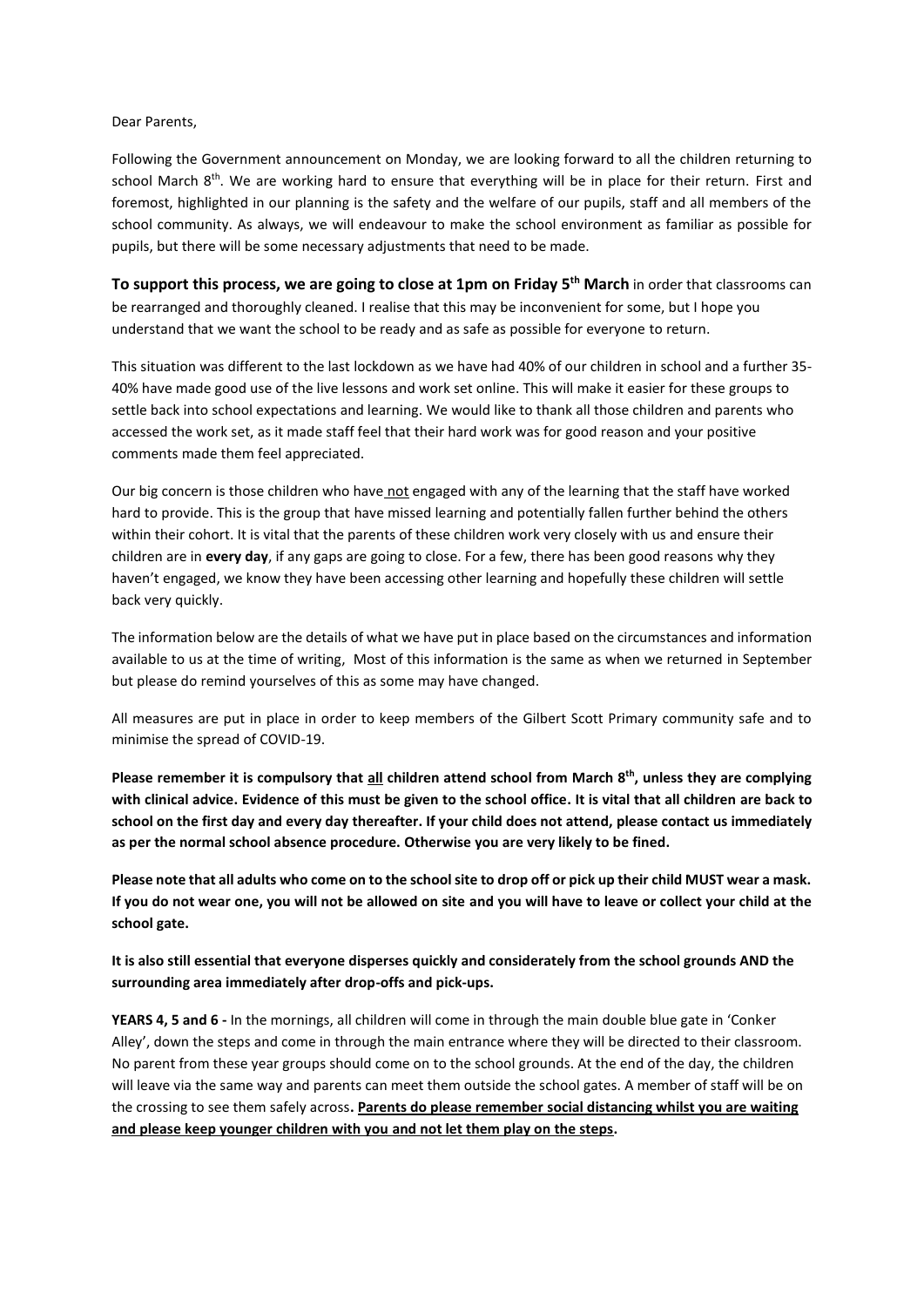**YEARS 1, 2 and 3–** In the mornings, all children will come through the black pedestrian gate, alongside the vehicle entrance. For years 1 and 2, one parent may walk their child to the entrance of the reception outdoor area, always keeping two metres away from any other family. A member of staff will then send the children one at a time into their classroom. If there is a queue, there will be clear markings, two metres apart, so that everyone can remain safe. For year 3, they will follow the path around and go in through their classroom door. All parents will then be asked to go out through the small side blue gate in 'Conker Alley'. This way we can have a safe one-way system. At the end of the day, one parent from each family can come in the same way they did in the morning and wait. Year 3 parents will wait outside their classroom, socially distanced. A member of staff will let one child at a time. We then ask you to vacate the area immediately and to exist out of the side gate as in the morning. This may be inconvenient, but it is vital that everyone follows these instructions.

# **NURSERY AND RECEPTION –** You will do the same as years 1 and 2.

**The Nest -** If being brought and collected by transport, the children will be collected by their staff from the cars in the morning and returned to the cars in the afternoon. If a parent is bringing them, they will wait outside the classroom in a queue (2 metres apart) and await a member of staff to allow the child in. This will be the same in the afternoon. Can parents always use the black pedestrian gate next to the vehicle entrance to enter the school and then leave by the side blue gate in Conker Alley.

| Year group                      | Drop off between | Collection |
|---------------------------------|------------------|------------|
| Nursery<br>Rabbits              | 8.30 to 8:45     | 11:45      |
| Reception<br>Hedgehogs          | 8.30 to 8:45     | 15:00      |
| Year 1<br><b>Badgers</b>        | 8.30 to 8:45     | 15:10      |
| Year <sub>2</sub><br>Foxes      | 8:30 to 8:45     | 15:10      |
| Year <sub>3</sub><br>Wolves     | 8:30 to 8:45     | 15:15      |
| Year 4<br>Woodpeckers           | 8:30 to 8:45     | 15:15      |
| Year 5<br>Falcons               | 8:30 to 8:45     | 15:15      |
| Year <sub>6</sub><br>Eagles     | 8:30 to 8:45     | 15:15      |
| ELP <sub>1</sub><br>Little Owls | 8.30 to 8:45     | 15:00      |
| ELP 2 (Robins)                  | 8.30 to 8:45     | 15:00      |

### **Timings for each class**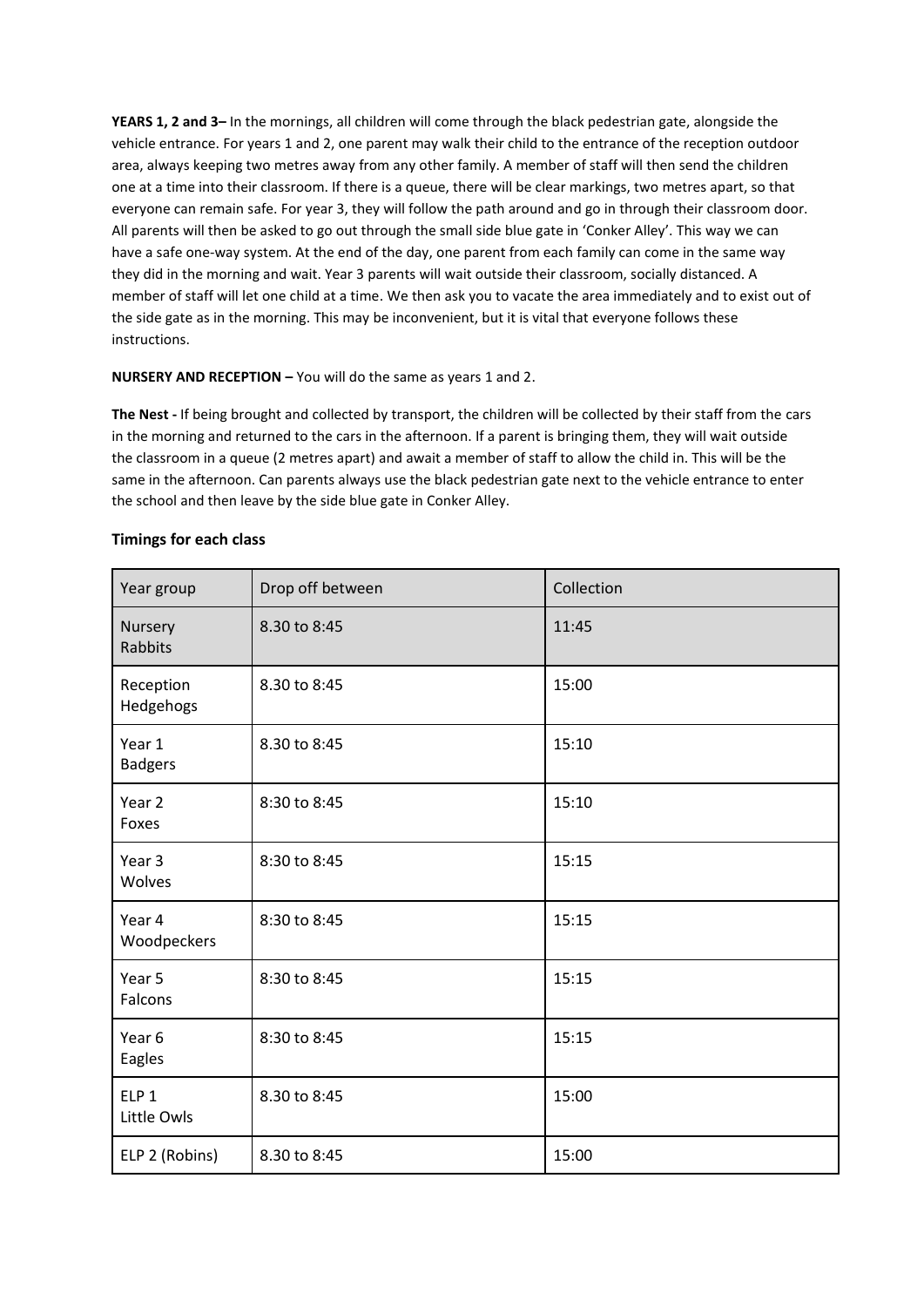| <b>Breakfast Club</b>     | $7:45-8:30$ | N/A             |
|---------------------------|-------------|-----------------|
| After School Club   15:00 |             | Closes at 18:00 |

We can run our breakfast club and reopen our after-school club as extended bubbles. It is important that you book and pay in advance for both clubs, **please do not just turn up.** There will be no other clubs at this stage, but this will hopefully change after Easter.

# **Breaktimes and Lunchtimes**

Classes will remain in their bubbles for all breaks. Reception and the ELP's will have their lunches in the dining hall but play in their own outdoor areas. Years 1, 2 and 3 will have break and lunch at the same time, followed by years 4 ,5 and 6. As currently, each bubble will have their own equipment to use.

In the dining hall, children will only be able to sit on one side of the table and not face each other. This will mean that lunch may take a bit longer than usual!!

### **School Uniform**

**From March 8th, children should be back in full school uniform**. On the days they have PE, children should wear their school PE kit. This should include jogging trousers (black or navy) and trainers, as nearly all PE lessons will be outside. This will mean that we do not have a lot of bags hanging around, will cut down on lost property and mean that younger children will not require help with changing.

#### **Other resources**

The children should bring a packed lunch (if required), a book bag, a named water bottle only and **absolutely** nothing else.

### **The Office**

The office will be open for phone calls and emails however will be closed to parents during the school day. Should you require anything from school, we would ask you to contact the office by phone (0208 657 4722) or by email ( [admin@gilbert-scott.org](mailto:admin@gilbert-scott.org) ). We are unable to accept any items being dropped off during the school day. Please make sure we have up to date contact details for you.

#### **Medication**

If your child had an asthma pump or any other medication in school, it is imperative that this is returned or checked by you to ensure it is still within the expiry date.

### **Test and Trace**

All school staff have been completing home tests twice a week and will continue to do so.

For parents and children, the same guidelines continue, and it is vital if we are to stay open that you follow them. If anyone in your household or childcare bubble develops symptoms, the whole household must isolate and not go out until there is a test result.

Promote and engage with the NHS Test and Trace process